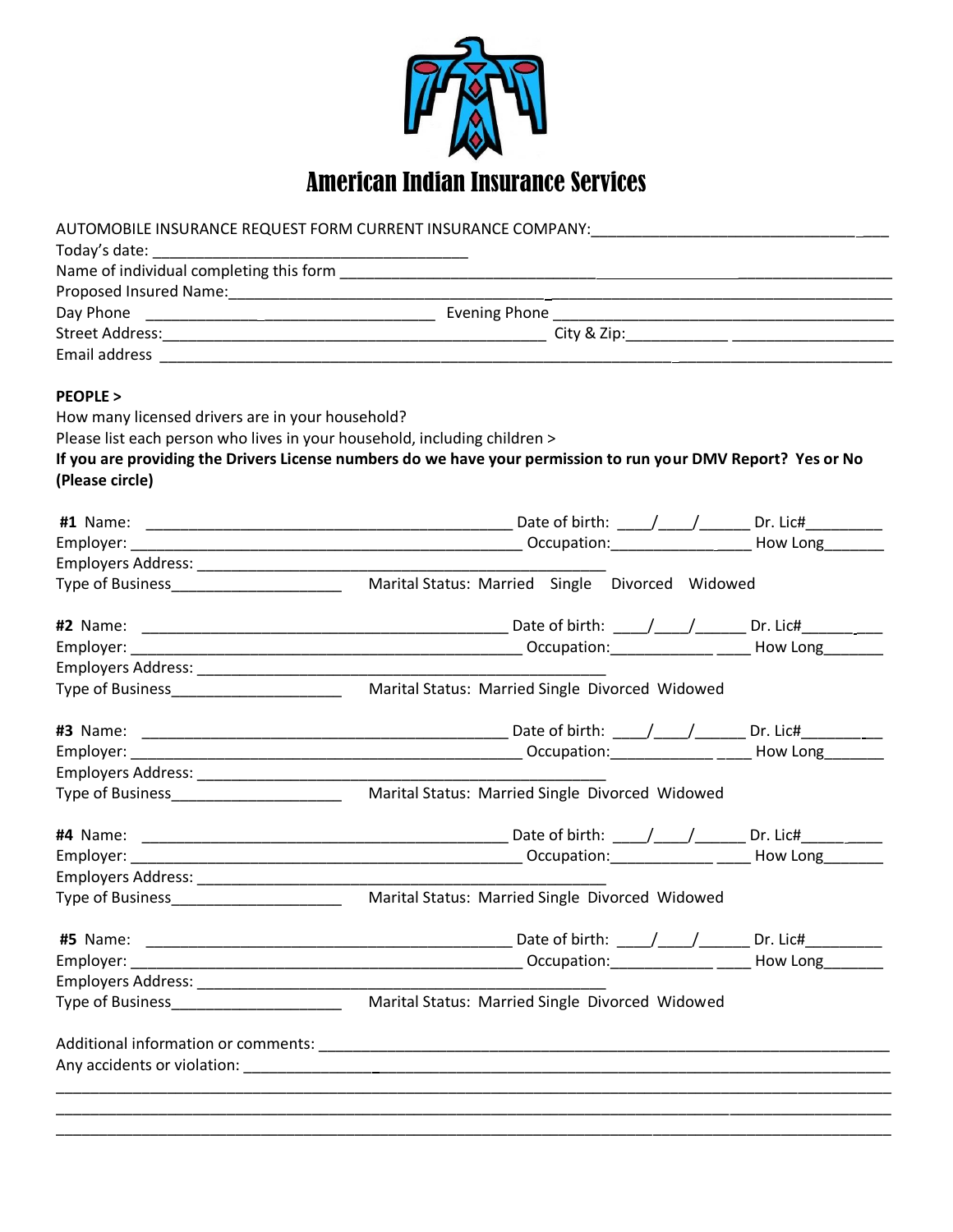

## **VEHICLES >**

|                                   | How many vehicles do you (or your spouse) own or lease? ________             |                                                                                                                                                                                                                                      |  |
|-----------------------------------|------------------------------------------------------------------------------|--------------------------------------------------------------------------------------------------------------------------------------------------------------------------------------------------------------------------------------|--|
|                                   |                                                                              | Please list each of these vehicles below and advise how they currently are used & annual mileage>                                                                                                                                    |  |
|                                   |                                                                              |                                                                                                                                                                                                                                      |  |
|                                   |                                                                              | <u> 1989 - Johann John Harry Harry Harry Harry Harry Harry Harry Harry Harry Harry Harry Harry Harry Harry Harry Harry Harry Harry Harry Harry Harry Harry Harry Harry Harry Harry Harry Harry Harry Harry Harry Harry Harry Har</u> |  |
|                                   |                                                                              |                                                                                                                                                                                                                                      |  |
|                                   |                                                                              |                                                                                                                                                                                                                                      |  |
|                                   |                                                                              |                                                                                                                                                                                                                                      |  |
|                                   |                                                                              |                                                                                                                                                                                                                                      |  |
|                                   |                                                                              |                                                                                                                                                                                                                                      |  |
|                                   |                                                                              |                                                                                                                                                                                                                                      |  |
|                                   |                                                                              |                                                                                                                                                                                                                                      |  |
|                                   |                                                                              |                                                                                                                                                                                                                                      |  |
|                                   |                                                                              |                                                                                                                                                                                                                                      |  |
| Odometer reading on each vehicle: |                                                                              |                                                                                                                                                                                                                                      |  |
|                                   |                                                                              |                                                                                                                                                                                                                                      |  |
|                                   |                                                                              |                                                                                                                                                                                                                                      |  |
|                                   |                                                                              |                                                                                                                                                                                                                                      |  |
|                                   |                                                                              |                                                                                                                                                                                                                                      |  |
|                                   | Miles One Way: (to place of business or school):                             |                                                                                                                                                                                                                                      |  |
|                                   |                                                                              |                                                                                                                                                                                                                                      |  |
|                                   |                                                                              |                                                                                                                                                                                                                                      |  |
|                                   |                                                                              |                                                                                                                                                                                                                                      |  |
| Annual mileage on each vehicle:   |                                                                              |                                                                                                                                                                                                                                      |  |
|                                   |                                                                              |                                                                                                                                                                                                                                      |  |
|                                   |                                                                              |                                                                                                                                                                                                                                      |  |
|                                   |                                                                              |                                                                                                                                                                                                                                      |  |
|                                   |                                                                              |                                                                                                                                                                                                                                      |  |
|                                   |                                                                              | Are any vehicles a 4 x 4: If Yes, please specify which vehicle/s: __________________________________                                                                                                                                 |  |
|                                   |                                                                              |                                                                                                                                                                                                                                      |  |
|                                   |                                                                              |                                                                                                                                                                                                                                      |  |
|                                   |                                                                              |                                                                                                                                                                                                                                      |  |
|                                   |                                                                              |                                                                                                                                                                                                                                      |  |
|                                   |                                                                              |                                                                                                                                                                                                                                      |  |
|                                   | Vehicle # ______ was customized or modified as follows:                      |                                                                                                                                                                                                                                      |  |
|                                   |                                                                              |                                                                                                                                                                                                                                      |  |
|                                   |                                                                              |                                                                                                                                                                                                                                      |  |
|                                   | Have any of the above vehicles been refinanced or paid off? If Yes Describe: |                                                                                                                                                                                                                                      |  |
|                                   |                                                                              |                                                                                                                                                                                                                                      |  |
|                                   |                                                                              |                                                                                                                                                                                                                                      |  |
|                                   |                                                                              |                                                                                                                                                                                                                                      |  |
|                                   |                                                                              |                                                                                                                                                                                                                                      |  |
|                                   |                                                                              |                                                                                                                                                                                                                                      |  |
|                                   | Deega specify; if uphieles house onti-leak business                          |                                                                                                                                                                                                                                      |  |

Please specify if vehicles have anti lock brakes: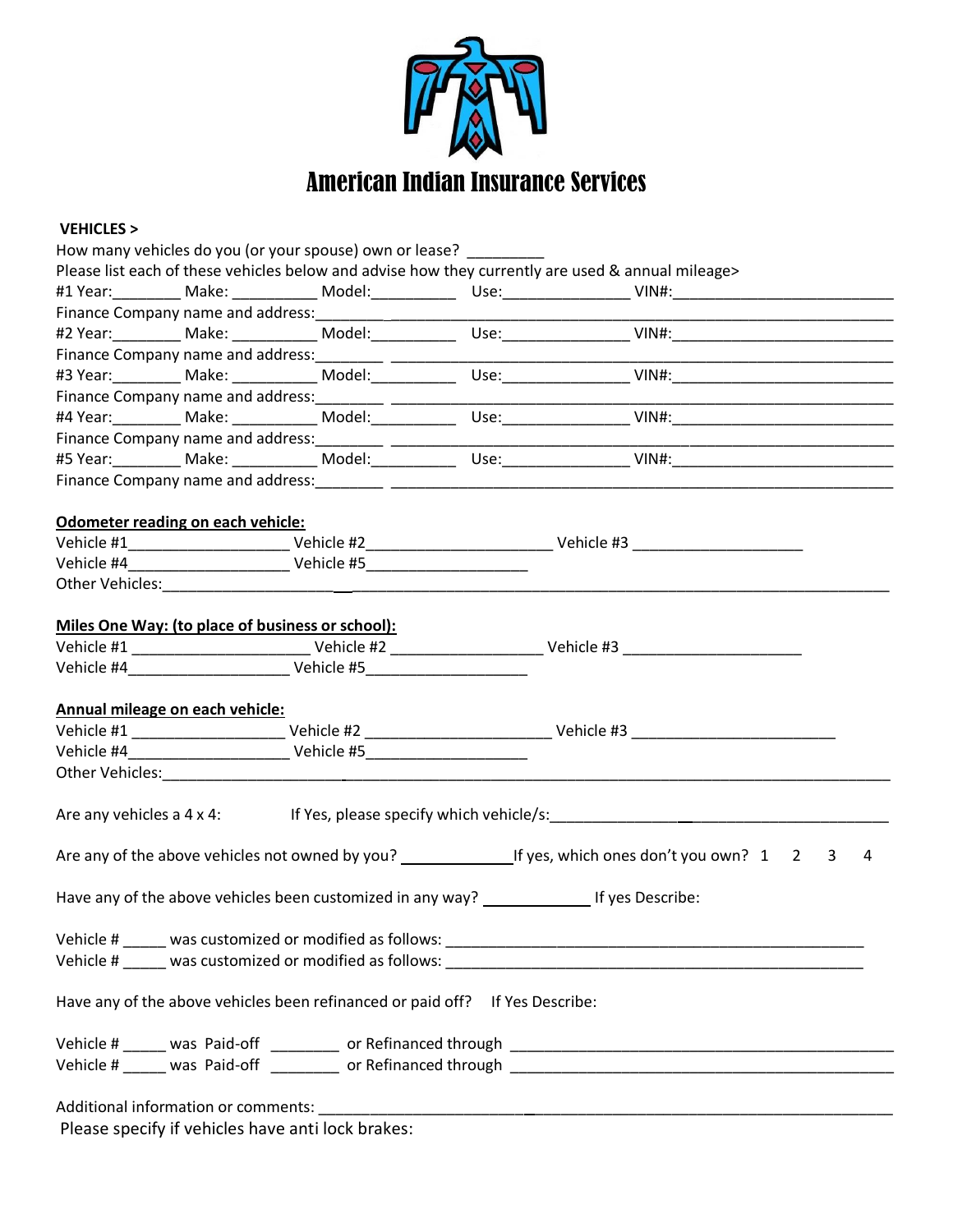

## **LIMITS OF INSURANCE REQUESTED:**

| Liability Limits requested_____________ amount:_________________________________                                                                                                                                                                                                                                                                                                                                                                                                                                                                                                                                                                                                                                                                                                                                                                                                                                                                                                                                                                                                                                 |
|------------------------------------------------------------------------------------------------------------------------------------------------------------------------------------------------------------------------------------------------------------------------------------------------------------------------------------------------------------------------------------------------------------------------------------------------------------------------------------------------------------------------------------------------------------------------------------------------------------------------------------------------------------------------------------------------------------------------------------------------------------------------------------------------------------------------------------------------------------------------------------------------------------------------------------------------------------------------------------------------------------------------------------------------------------------------------------------------------------------|
|                                                                                                                                                                                                                                                                                                                                                                                                                                                                                                                                                                                                                                                                                                                                                                                                                                                                                                                                                                                                                                                                                                                  |
|                                                                                                                                                                                                                                                                                                                                                                                                                                                                                                                                                                                                                                                                                                                                                                                                                                                                                                                                                                                                                                                                                                                  |
| Rental requested: _______Towing requested: _______ Medical requested: ______ other amount: _______________                                                                                                                                                                                                                                                                                                                                                                                                                                                                                                                                                                                                                                                                                                                                                                                                                                                                                                                                                                                                       |
| Uninsured Motorist: ___________                                                                                                                                                                                                                                                                                                                                                                                                                                                                                                                                                                                                                                                                                                                                                                                                                                                                                                                                                                                                                                                                                  |
| POTENTIAL DISCOUNTS Check off the auto insurance discounts to which you believe you're entitled                                                                                                                                                                                                                                                                                                                                                                                                                                                                                                                                                                                                                                                                                                                                                                                                                                                                                                                                                                                                                  |
| Passive restraint system - Requires both airbags and automatic seatbelts.<br>□<br>Anti-Lock brakes - Requires automatic ABS factory-installed anti-lock braking system.<br>П<br>Daytime running lights - Requires automatic factory-installed headlights that are on continuously during the day.<br>$\Box$<br>Defensive driver course - For all drivers who have completed an approved course.<br>$\Box$<br>Driver training credit - For licensed drivers under the age of 18.<br>$\Box$<br>Good student credit - Applies when youthful drivers maintain a 3.0 or higher.<br>$\Box$<br>Car pool credit - Applies if you carpool at least 5 days a week with at least 4 other people.<br>$\Box$<br>Long-term policyholder credit - Applies when you've had a policy with same company for 5 years.<br>$\Box$<br>Loss-free record - Applies when you've gone without an auto claim for 5 consecutive years.<br>О<br>Multi-car discount - When there are two or more cars insured on the same policy.<br>□<br>Home & car credit - Discounts off each policy when both are insured with the same company.<br>$\Box$ |
| Anti-theft device - Discounts vary by type of device installed. Which do you have?<br>Electronic tracking device<br>П<br>$\Box$ Passive theft disabling device<br>Alarms, plus an active anti-theft disabling device<br>$\Box$<br>$\Box$ Window etching vehicle ID system                                                                                                                                                                                                                                                                                                                                                                                                                                                                                                                                                                                                                                                                                                                                                                                                                                        |
| <b>EXTRA PROTECTION</b> Check off the extra coverages on which you would like information                                                                                                                                                                                                                                                                                                                                                                                                                                                                                                                                                                                                                                                                                                                                                                                                                                                                                                                                                                                                                        |

- $\Box$  Car rental coverage in case of an accident, stolen car, or other insured event.
- Extra towing & labor coverage in case of a breakdown, flat tire, etc.
- $\Box$  Higher limits of liability protection in case you're involved in a serious accident.
- $\Box$  Higher limits of no-fault protection in case you're injured in an auto accident.
- $\square$  Special coverage for your auto sound system.
- $\Box$  Identity-theft
- $\Box$  Homeowners, Condo-unit, or renters insurance
- □ Motorcycle, RV, snowmobile or golf cart